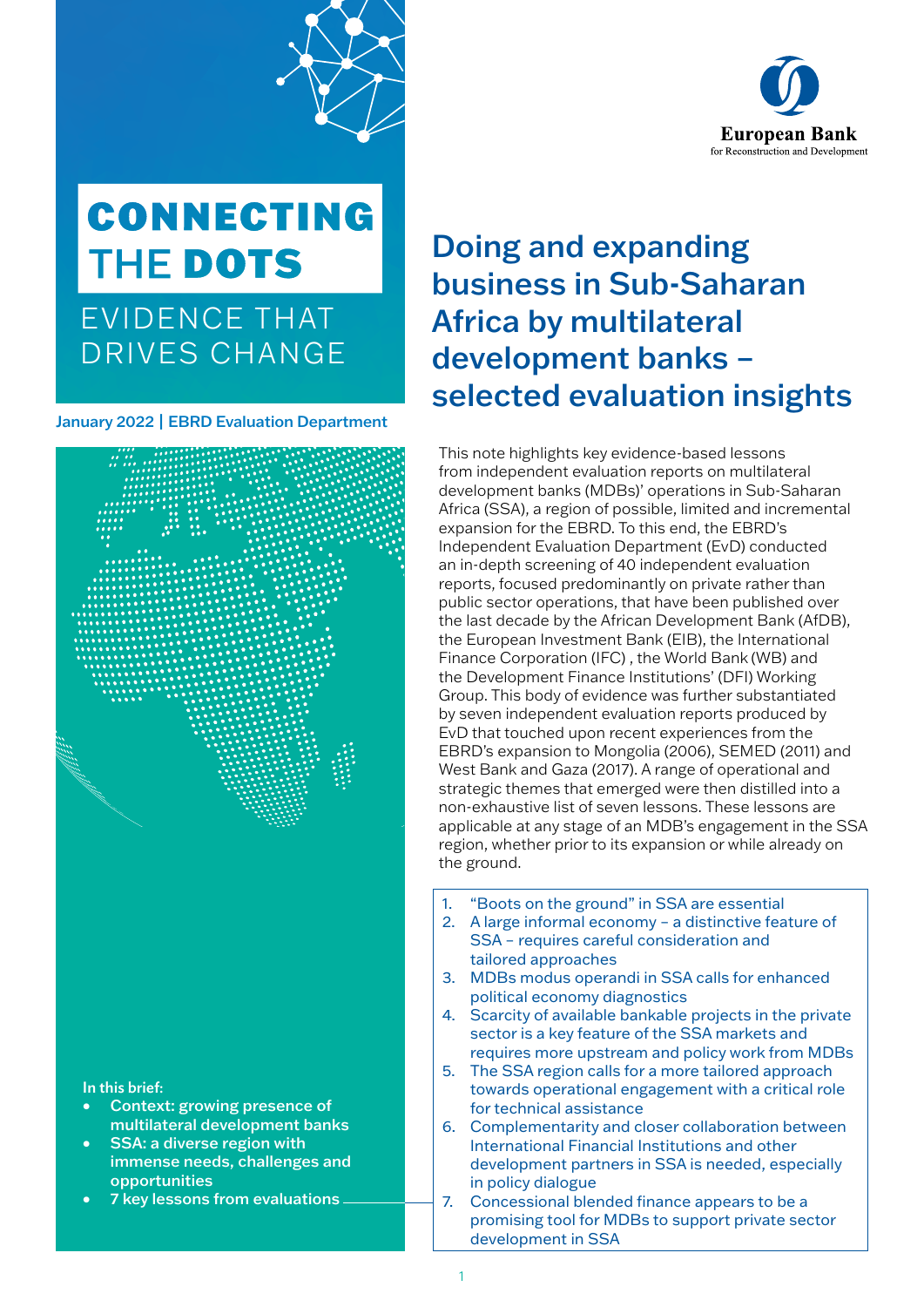# **Context: growing presence of MDBs**

The mandates and operations of MDBs have evolved and expanded in recent decades. Many were created in the 1960s, during the period of decolonisation, while others came into being after the end of the Cold War to support reconstruction, development and regional integration. The "club" of MDBs grew from three banks at the end of 1960s to sixteen today<sup>1</sup> with their total subscribed capital<sup>2</sup> reaching more than US\$1 trillion.<sup>3</sup>

The MDBs have not only expanded in terms of numbers and volume, but also in terms of their geographical coverage. Central Asia (including the Caucasus), and North, West and East Africa are the regions with the largest number of active MDBs. In contrast, the Pacific region stands out as being served by just a few.4 SSA has been a region of operations for five MDBs.5 AfDB is the only MDB with the majority of its portfolio concentrated in the SSA region (81.3 per cent, or US\$ 49.2 billion).<sup>6</sup> Other large MDBs have a more moderate exposure to the region, for example, IFC (18 per cent, or US\$ 11.2 billion)<sup>7</sup> and EIB (2.5 per cent, or US\$ 1.5 billion).<sup>8</sup> However, considering the huge needs and demand for support to both the public and private sectors in SSA, all MDBs intend to ramp up their investments in the region over the next decade, some dramatically.<sup>9</sup>

#### MDBs operating in SSA

- African Development Bank (AfDB)
- European Investment Bank (EIB)
- Islamic Development Bank (IsDB)
- New Development Bank (NDB)
- World Bank Group (WBG) including International Finance Corporation (IFC)

The recipe for operational success differs widely by region. In turn, this requires MDBs to tailor their strategies and operations, and often learn from others' experiences to adapt swiftly. Findings from independent evaluations are an important source of evidence-based knowledge that can support learning from MDBs' experiences.

This note is produced in the context of EBRD's *possible, limited and incremental* expansion to SSA and Iraq, as set out formally during the Bank's Annual Meeting of 2019 in Sarajevo.10 Since then, the Bank has embarked on extensive preparatory work involving, among other things, country diagnostics and assessments of the Bank's capital position, together with a potential value proposition for SSA countries and Iraq. The decision of whether, and if so, when, to how many, and which countries the Bank may expand is expected to be taken by the Governors during the EBRD's May 2022 Annual Meeting in Marrakesh.

> Considering the huge needs and demand for support to both the public and private sectors in SSA, all MDBs intend to ramp up their investments in the region over the next decade, some dramatically.

<sup>1</sup> For a list of all 16 MDBs see ODI, 2018. *A Guide to Multilateral Development Banks.*

<sup>2</sup> Defined as the share of capital within its authorised capital for which an MDB has received applications from its shareholders.

<sup>3</sup> Subscribed capital as reported in ODI, 2018. *A Guide to Multilateral Development Banks.*

<sup>4</sup> ODI, 2018. *A Guide to Multilateral Development Banks.* 

<sup>5</sup> These include: African Development Bank (AfDB), European Investment Bank (EIB), Islamic Development Bank (IsDB), New Development Bank (NDB) and the World Bank Group (WBG), which includes private sector-oriented International Finance Corporation (IFC). 6 AfDB, 2021. 2020 Annual Report. \*Calculation of the SSA portfolio size excludes multi-regional projects (US\$ 1.8 billion).

<sup>7</sup> IFC, 2021. *IFC Financial Report 2021: Financial Highlights.* 

<sup>8</sup> EIB, 2021. *European Investment Bank Financing and Borrowing Activities 2020.* 

<sup>9</sup> For instance, *IFC plans to double its annual investment in SSA by 2030. See IFC, Annual Report 2020.*

<sup>10</sup> EBRD, 2019. "EBRD shareholders overwhelmingly back start of preparations for ambitious five-year work programme." Available at: https://www.ebrd.com/news/2019/ebrd-shareholders-overwhelmingly-back-start-of-preparations-for-ambitious-fiveyear-work-programme.html. Last accessed: 21st January 2022.

<sup>11</sup> UNDP Africa, 2021. *About Sub-Saharan Africa.*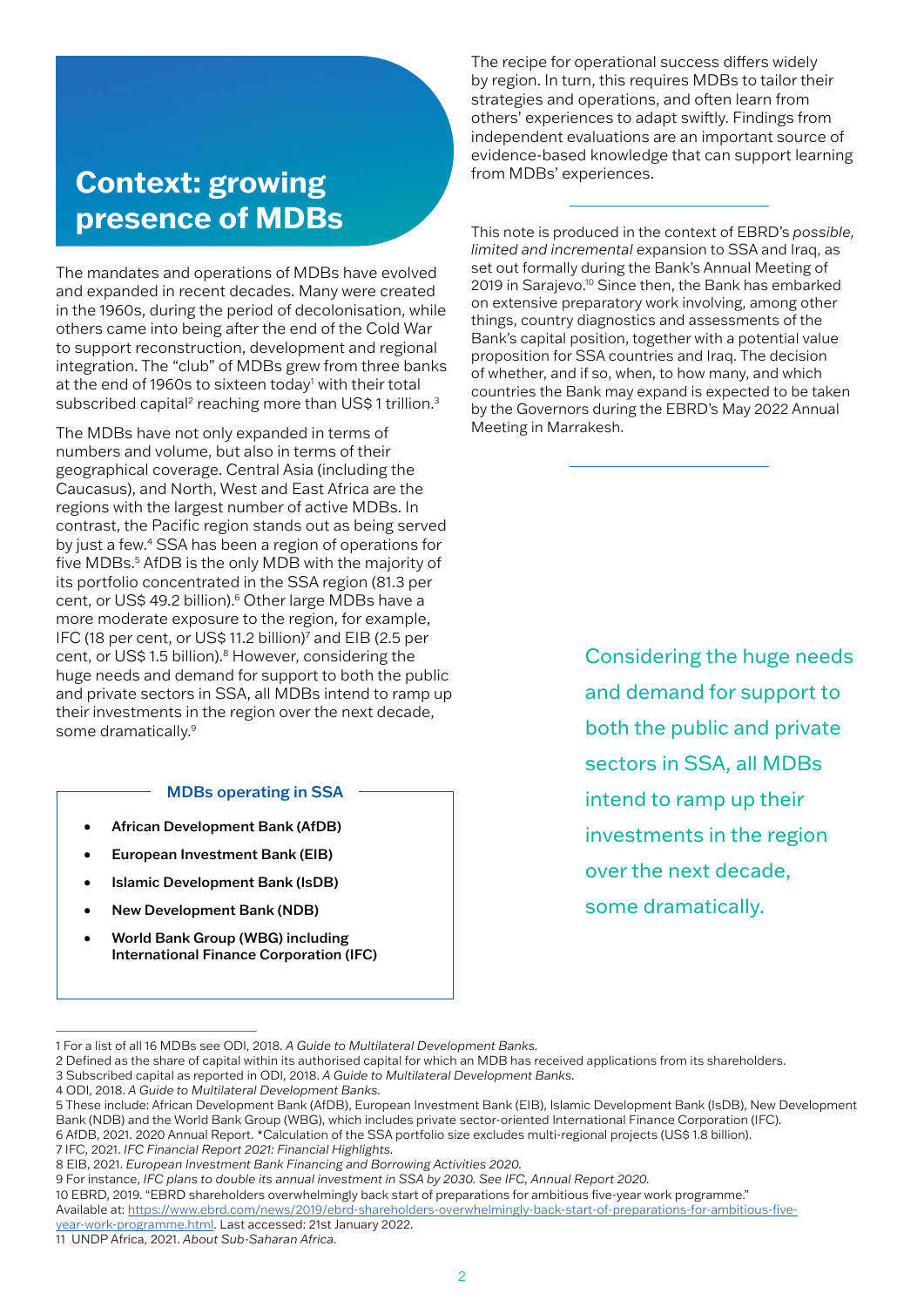# **SSA: a diverse region with immense needs, challenges and opportunities**

Defining the SSA region is not without its challenges, but it typically encompasses those African countries and territories that are fully or partially south of the Sahara Desert. The UN Development Program lists 46 of Africa's 54 countries as "Sub-Saharan", excluding Algeria, Djibouti, Egypt, Libya, Morocco, Somalia, Sudan and Tunisia.11 Irrespective of the intricacies of definitions and semantics, SSA is a huge and diverse region, which makes generalisations difficult. Of the several countries tentatively shortlisted by the EBRD for further analysis in the context of a possible expansion to SSA, Sudan is the only one not included under the UN's definition of SSA.

Half of global population growth over the next three decades will take place in SSA as the region's population is projected to double (from about 1 billion to 2 billion people), exceeding China and India's populations combined by 2060-70, according to IMF projections. This trend represents the SSA region's single biggest challenge, but it may also constitute its greatest opportunity.12 SSA's working-age population (25 to 64 years) is growing faster than any other age group, providing a valuable opportunity for accelerated growth. More than 1.5 million people enter the labour force every month, and within 10-15 years, more than

half of the world's new job market entrants will come from SSA, giving it the potential to be the world's next engine of economic growth. This, however, entails a sizable rise in investment, including in the private sector, while many SSA countries wrestle with limited or no fiscal headroom. As of end-2020, the ratio of public debt to GDP for the whole SSA region was 70 per cent,<sup>13</sup> compared to 60 per cent for the economies where the EBRD currently operates.<sup>14</sup>

Prior to the Covid-19 pandemic, AfDB estimated that Africa's GDP could increase to over US\$ 15 trillion by 2060, from a base of US\$ 1.7 trillion in 2010.15 By that time, most SSA countries were projected to attain upper middle-income status. However, the pandemic has impacted those forecasts. The cumulative loss of real per capita output in the region due to Covid-19 was 5.6 per cent during 2020 and the SSA region's economy was expected to see a lacklustre recovery of just 3.7 per cent in 2021 – becoming one of the world's slowest growing regions in that year.<sup>16</sup> Growth in SSA for 2022 and 2023 is expected to remain below 4 per cent. Going forward, however, regardless of risks and uncertainties, the region's potential remains formidable.

SSA is in the epicentre of climate change. Despite having contributed the least to global greenhouse gas emissions, the region will bear the brunt of climate change impacts, and at the same time have the fewest resources to cope and adapt.<sup>17</sup> One-third of the world's droughts already take place in SSA, and its dependence on rain-fed agriculture makes it particularly vulnerable to rising temperatures and extreme weather events.<sup>18</sup> To have some realistic chance of success in tackling these challenges, the role of the private sector, supported by MDBs, will be paramount.







Exceptional economic growth potential despite impact of Covid-19 pandemic



<sup>12</sup> IMF, 2021. *Regional Economic Outlook: Sub-Saharan Africa.* October 2021.

<sup>13</sup> World Bank Group, 2021. *Global Economic Prospects*, June 2021.

<sup>14</sup> EBRD, 2021. *Regional Economic Prospects*, June 2021.

<sup>15</sup> AfDB, 2011. *Africa in 50 Years' Time:* The Road towards Inclusive Growth. September 2011.

<sup>16</sup> IMF, 2021. *Regional Economic Outlook: Sub-Saharan Africa*. October 2021.

<sup>17</sup> Weiler F, Klöck C, Dornan M. 2018. *Vulnerability, good governance, or donor interests? The allocation of aid for climate change adaptation.*  World Development. 2018; no. 104.

<sup>18</sup> IMF, 2021. *Regional Economic Outlook: Sub-Saharan Africa.* October 2021.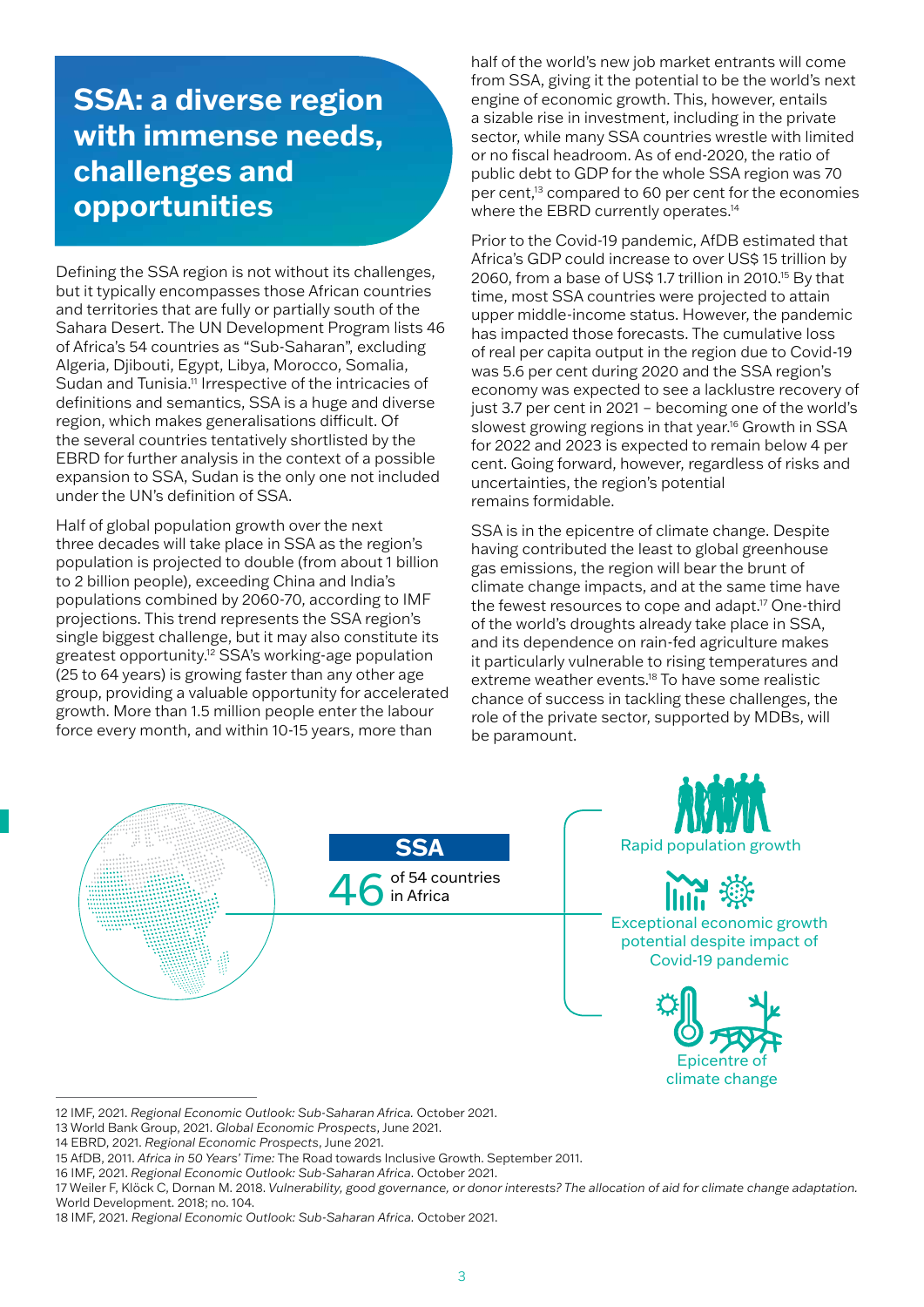**1**

## **"Boots on the ground" in SSA are essential**



Independent evaluations from the AfDB, IFC and WB stress that local office presence is often a sine qua non condition for achieving development impact and sound business. It allows MDBs develop new business, undertake proper monitoring of ongoing projects (detecting early warning signals) and assisting clients in the project implementation, and market and integrity intelligence. It also enables the forging of good working relationships with other players in the development space and with local policy-makers whose buy-in and ownership can be essential for helping to bring projects to fruition.

AfDB has the largest foothold in Africa of all MDBs with 34 offices in 54 African countries, with the remaining countries being served by regional hubs<sup>19</sup> in larger neighboring countries. The decision to establish or adjust a country office is based on business considerations, including criteria such as portfolio size and complexity; (ii) the country's transition situation; (iii) the constitution of the project pipeline; and (iv) transport logistics and local living conditions. Likewise, the IFC decided to decentralise from its HQ in Washington D.C. to regional hubs (it has set a target of 80 per cent of staff to be in local offices by 2022) and currently has 29 offices in Africa with two more planned openings.20 On the other hand, the EIB field offices in Africa are few (9), albeit this has been changing (opening of the EIB East Africa Hub in Nairobi in 2021).<sup>21</sup> Generally, even for those MDBs that have a comparatively extensive network of local offices in

Africa, staffing levels may sometimes be low. Some smaller country offices may employ less than a few staff members, and still fewer technical personnel dealing daily with the bread and butter of a project origination, structuring and implementation. One may note that none of the MDBs currently present in the SSA region has more than one office per country. Whether this is determined by business or other considerations, it differs from the model that the EBRD uses in the economies where it currently operates, with an office in the capital along with one or more sub-regional offices in secondary centres of economic activity.

Local presence may imply a number of challenges of an operational and strategic nature; in particular in some Fragile and Conflict Affected States (FCS), of which nearly half are in SSA.<sup>22</sup> Out of 50 coups d'état and attempted coups in the world since 2010, some 34 (68 per cent) took place in SSA.<sup>23</sup> A number of evaluation reports from the AfDB and WB also point to security concerns, inherent difficulties in incentivising the mobility of the right type of staff to local offices in more challenging locations, or issues around optimal arrangement of authority split between a local office and HQs. For instance, AfDB has a rotation system that limits staff to a maximum of three years' residence in a high-risk country and it also applies an unwritten rule that the service in a "fragile" country is an advantage in the internal career development of their staff.<sup>24</sup>

<sup>19</sup> For instance, AfDB has five regional hubs in Africa: North Africa Regional Hub Office in Tunis (Tunisia), East Africa Regional Hub Office in Nairobi (Kenya), West Africa Regional Hub Office in Abidjan (Ivory Coast), Central Africa Regional Hub Office in Yaoundé (Cameroon), and Southern Africa Regional Hub in Centurion (South Africa).

<sup>20</sup> Physical opening of offices in Mali and Uganda will take place once Covid-19 constraints are lifted.

<sup>21</sup> EIB, 2021. *EIB Strengthens Engagement in Africa. New Nairobi Hub.* Available at: https://www.eib.org/en/press/all/2021-425-eib-strengthens-engagement-in-africa-with-new-nairobi-hub-and-backs-eur-400-mln-business-fragile-region-and-housing-investment Last accessed: 21st January 2022.

<sup>22</sup> World Bank, 2021. *Classification of Fragile and Conflict Affected Situations.* Available at: https://www.worldbank.org/en/topic/fragilityconflictviolence/brief/harmonized-list-of-fragile-situations Last accessed: 21st January 2022

<sup>23</sup> See for instance: https://en.wikipedia.org/wiki/List\_of\_coups\_and\_coup\_attempts\_since\_2010 Last accessed: 21st January 2022 24 AfDB, 2020. *Evaluation of the AfDB's Strategy for Addressing Fragility and Building Resilience in Africa (2014–2019)*.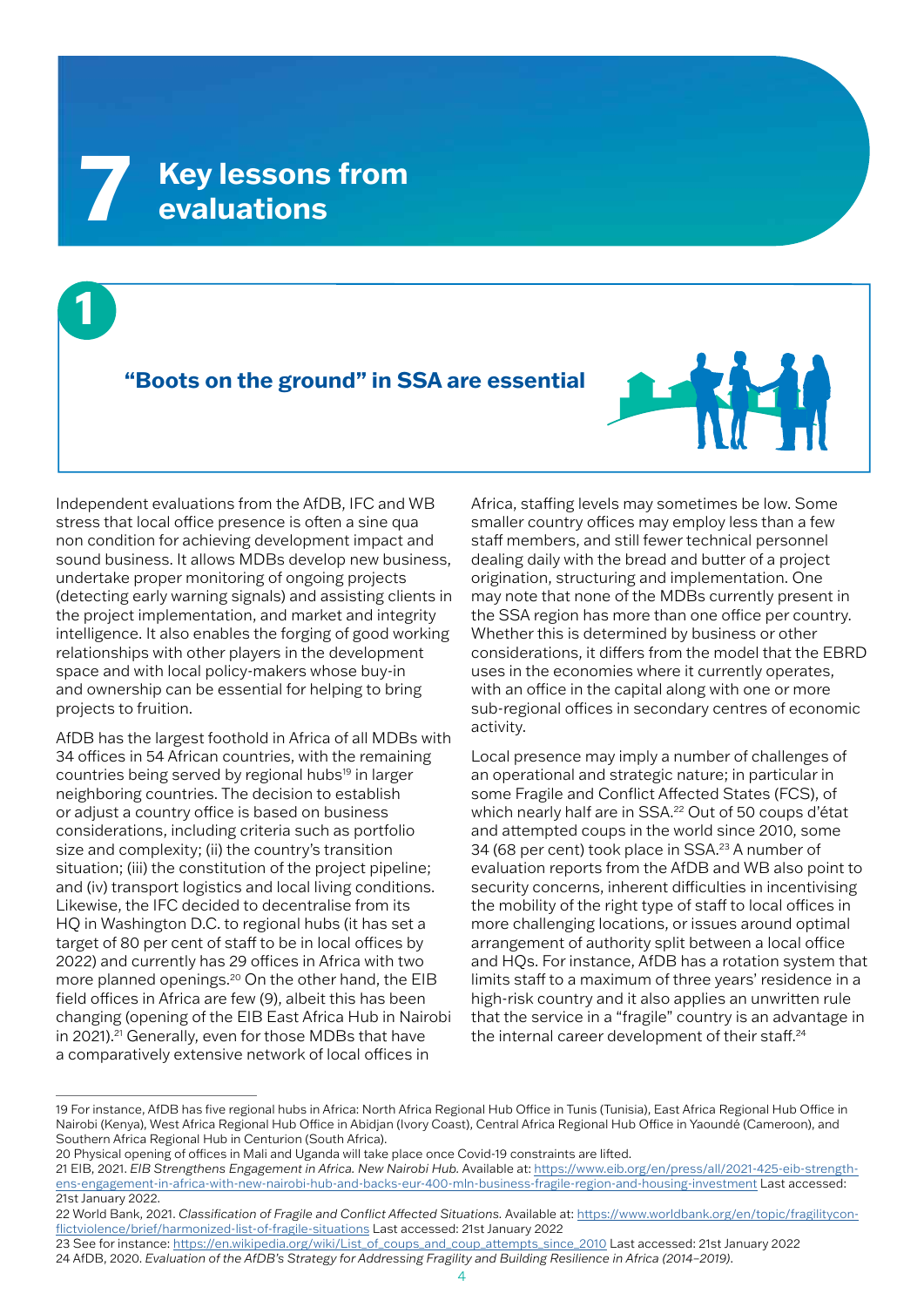However, evaluation evidence shows that the alternative of "fly in, fly out visits" rather than permanent presence, unless in rare cases of a very strong client on the ground, does not offer the same traction. Among negative implications stemming from the lack of an office in a country, the *Evaluation of the Assistance of the AfDB to Fragile States* (2012) lists, among other things, reduced understanding among stakeholders of how the Bank works, its objectives and its key drivers; poor communication and some miscommunication; limited visibility and leverage; lack of responsiveness causing delays; lack of shared responsibility and accountability when the Bank surrenders its decision making authority to donors in-country; and difficulties in coordinating with other donors. A more recent *evaluation of the Assistance of the AfDB's strategy for addressing fragility and building resilience in Africa* (2020) confirms the importance of the physical presence in fragile transition states. *AfDB's Independent Evaluation of the Implementation of the Development and Business Delivery Model of the AfDB* (2019) concluded that the Bank's resources

were too concentrated in its headquarters, and field offices not sufficiently resourced or empowered to drive business development and delivery effectively.

In the context of the EBRD's recent expansions to Mongolia and SEMED specifically, past independent evaluation reports also point to the crucial role of the local presence in a new economy, as well as an optimal skills mix of local staff. For example in Egypt, under-resourcing and an insufficient number of locally hired experts with a defined responsibility to promote a policy dialogue agenda in early days of expansion was coupled with a heavy workload and limited Operation Leader capacity. More generally, EIB *Ex-Post Evaluation of EIB's Investment Fund Operations in Facility for Euro-Mediterranean Investment and Partnership (FEMIP) and Africa, Caribbean and Pacific (ACP) countries* (2013) found that any investment fund with a team lacking professional skills is likely to deliver reduced developmental impact.25



## **A large informal economy – a distinctive feature of SSA – requires careful consideration and tailored approaches**



The informal sector accounts for 40 per cent of the SSA economy and 80 per cent of its employment (compared to 25 per cent of employment in Europe and Central Asia),<sup>26</sup> albeit there are certain disparities across the region.27 Women and younger workers are more often employed in the informal sector, as are those parts of the labour force with lower levels of education level and those residing in rural areas. Workers in the informal economy are more vulnerable to shocks and face a higher risk of poverty than those in the formal economy, while informal economic units exhibit lower productivity and income.<sup>28</sup> Informality in the region is particularly prevalent in the micro and small enterprise (MSE) sector.

A number of evaluations from MDBs highlight important constraints associated with a large informal sector, which impact the degree of operational success in SSA. Adapting and tailoring donor support to specific challenges and circumstances in those countries and markets with a large informal economy is vital for success, particularly in SSA countries with

fragile and conflict situations, as found in the IFC *Evaluation of Engagement in Fragile and Conflict Affected Situations* (2019).

Evidence shows that informal sector needs should be carefully embedded in the design of any new intervention in SSA. The *Inception Report for the Evaluation of AfDB Non-Sovereign Operations* (2021) warns that efforts towards strengthening the role of the private sector and building on its potential may be jeopardised if informality is not factored in, and tackled strategically.

Likewise, *the Inception Report for the Evaluation of AfDB Non-Sovereign Operations* (2021) lists informal economy among the top constraints for the development of the private sector. This is particularly acute for SMEs, which are often not ready to receive MDB support due to lack of governance structure and compliance procedures, as well as poor reporting standards. *The Evaluation of EIB Intermediated Lending through the Investment Facility in ACP* (2018) noted that many SMEs in need of credit operate at the

<sup>25</sup> Note that the evaluation refers to investment fund teams supported by EIB financing, not its own staff.

<sup>26</sup> For comparison, ILO estimates that employment in the informal sector is 68.2 per cent in Asia and the Pacific, 68.6 per cent in the Arab States, 40.0 per cent in the Americas and 25.1 per cent in Europe and Central Asia. Available at: https://www.ilo.org/global/about-the-ilo/ newsroom/news/WCMS\_627189/lang--en/index.htm Last accessed: 21st January 2022

<sup>27</sup> AfDB, 2021. *The role of private sector in Africa's economic development.* 

<sup>28</sup> Kiaga, A., V. Leung. 2020. *The Transition from the Informal to the Formal Economy in Africa.* Global Policy Review. Background Paper No.2. International Labour Organization.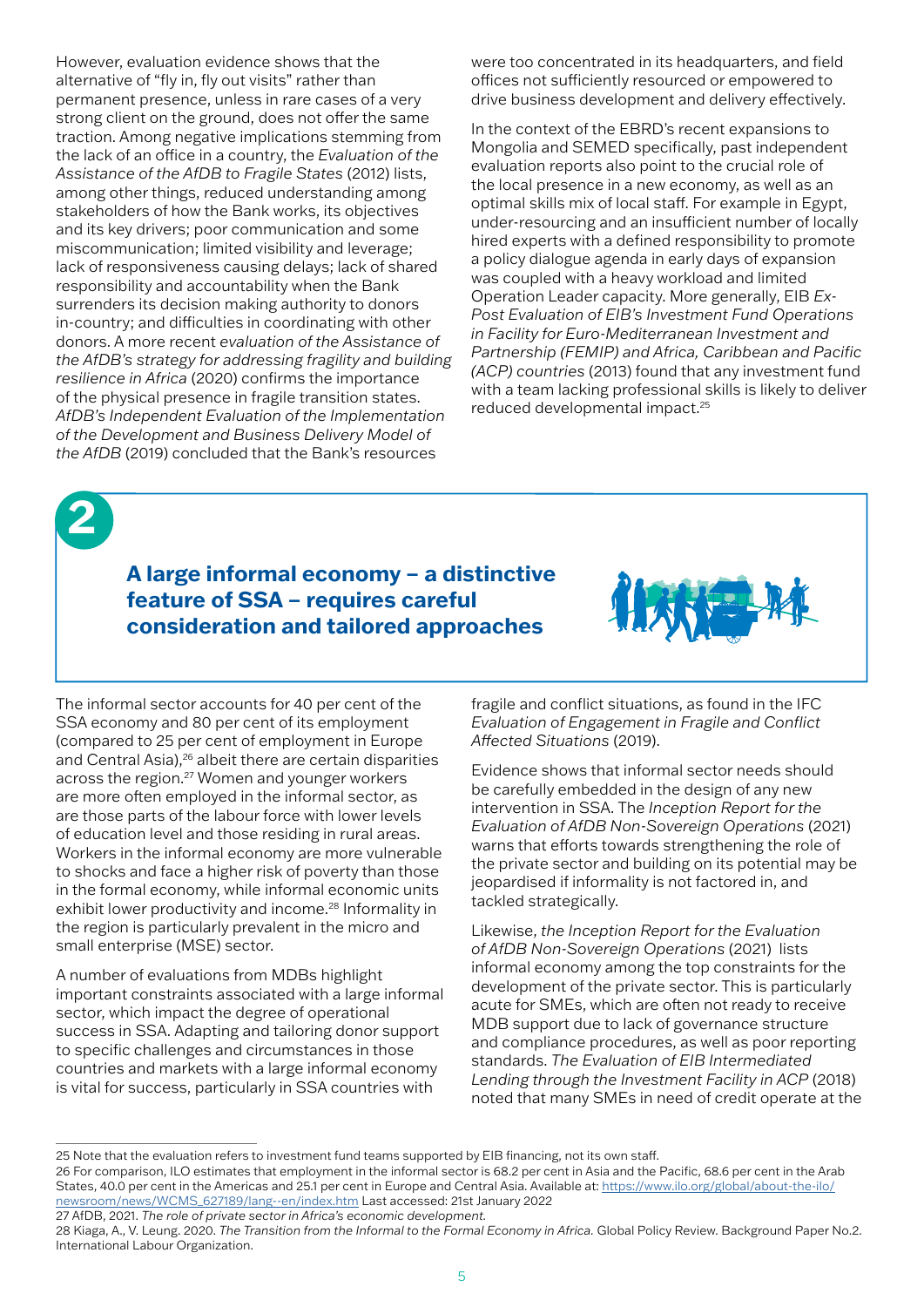edge of informality, they are not registered, and keep no or poor financial records. They often lack the skills to develop bankable projects and to submit viable credit applications.

Hence, MDBs can play a crucial role in providing tailored upstream work including policy dialogue and

**3**

additional support in the form of business advisory services/technical assistance. Those require more time and elevate project costs but may eventually allow MDBs to turn opportunities into bankable projects in the SSA region.

## **MDBs modus operandi in SSA calls for enhanced political economy diagnostics**



A number of evaluations from the AfDB, IFC and the WB point to risks of unsystematic and superficial political economy diagnostics. At the same time, these reports emphasise its crucial role in the success of an individual project as well as wider policy engagement in the region. The more fragile a SSA country is, the higher the cost of this omission is likely to be.

Some examples of concrete shortcomings of inadequate political economy diagnostics highlighted in AfDB, IFC and WB evaluations include insufficient analytical capacity in local offices with disproportionate amount of work done by distant HQ staff; scant effort to understand who are the winners and losers of a particular reform and their motivations and bargaining power in the fragmented country systems (as those actors affect the likelihood and timing of desired policy outcomes); lack of inclusion (or cursory at best) of scenarios based on political economy and conflict risks/drivers with built-in contingencies to adjust objectives and results if risks materialise; and, finally, no clarity on how MDB programmes should fit into national peace-building and state-building objectives.

A lack of comprehensive understanding of the political economy context may also lead to poor sequencing of interventions and unrealistic expectations. A number of AfDB Country Strategy Evaluations and the World Bank's *Evaluation of its Engagement in Situations of Conflict between 2010-20* (2021) highlight that timely conflict risk monitoring, for example by tracking shifts in societal perceptions and dynamics, and harvesting views from beyond the usual group of key local stakeholders (for example, including civil society organisations), can lead to adaptive decision-making.

The IEG *Evaluation of the IFC's Approach to Engaging Clients for Increased Development Impact*  (2018) suggests that proper political economy diagnostics may be also instrumental in assessing the feasibility and design of support for upstream work concentrating, for instance, on early project preparation and policy dialogue, an essential area of potential focus for MDBs in more challenging African markets.

> A lack of comprehensive understanding of the political economy context may also lead to poor sequencing of interventions and unrealistic expectations.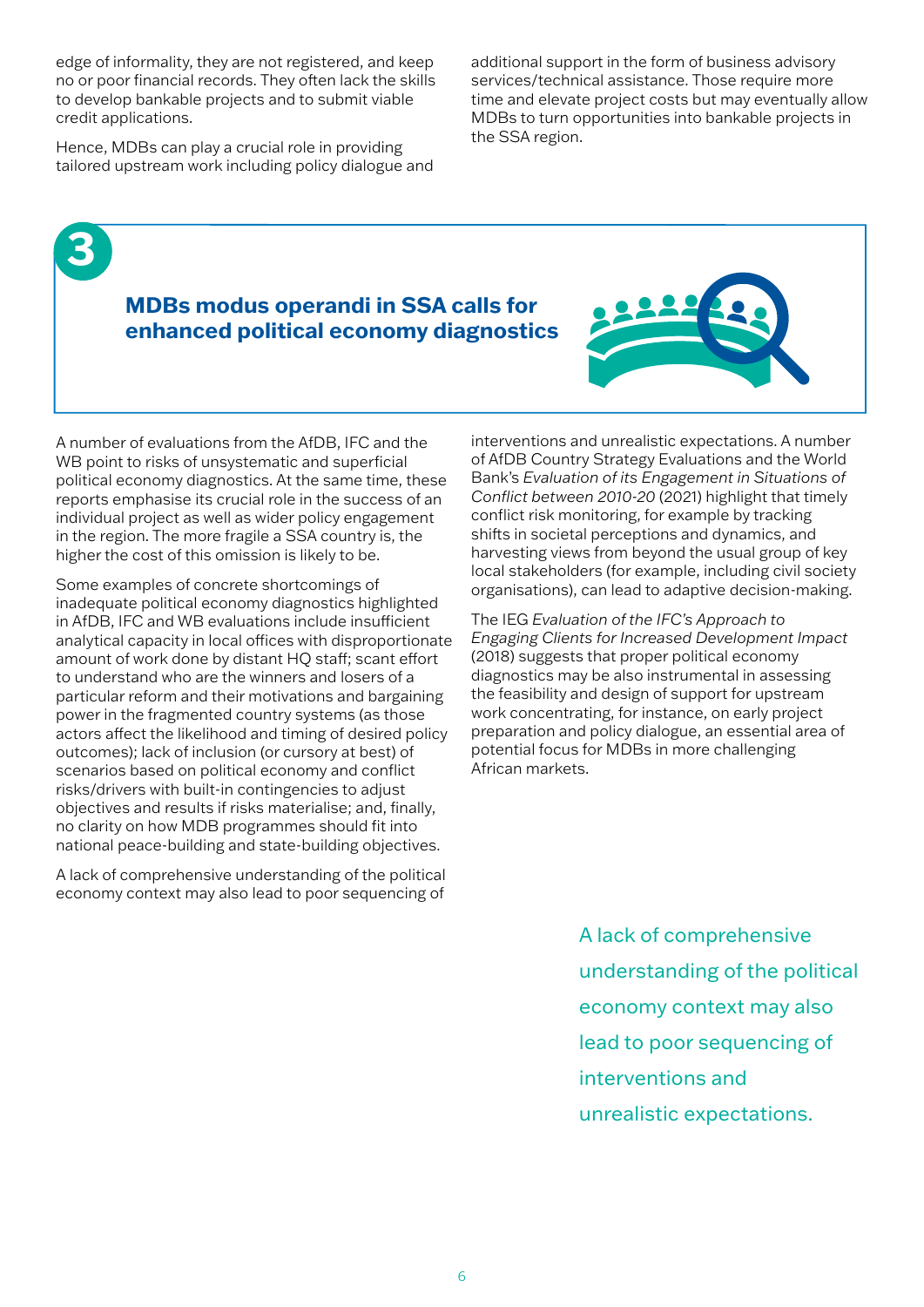**4**

**Scarcity of available bankable projects in the private sector is a key feature of the SSA markets and requires more upstream and policy work from MDBs**



The scarce pipeline of available bankable projects in the private sector has been a material issue in many areas of MDB operations, not just in SSA. However, existing evaluation reports suggest that many countries in SSA, especially poorer ones, present an even greater challenge in this respect. This is down to a number of factors that often amplify each other and include: businesses' inability to meet MDBs' due diligence, social, environmental or/and corporate governance standards; absence of (quality) collateral; poor quality of business plans; a testing business environment; lack of infrastructure; an insufficient number of private sponsors; the elevated share of the informal sector; or a country risk that prevails over the client's risk, even if the latter is lower.

To a certain extent, the lack of available bankable projects has been reflected in MDBs' investment flows and portfolios. Despite the long-standing appetite for an increase, the overall private investment portfolio in the AfDB remained modest. In addition, distribution of private investment volumes has been skewed towards a limited number of countries, suggesting that there are inherent challenges in doing private-sector deals in less advanced SSA countries, and that those few conducive markets may be already relatively crowded. For instance, over the period 2014-19, AfDB invested in the private sector in just 25 out of 46 countries in the SSA region. And still, for 14 out of these 25 countries the investment volume over that five-year period was negligible and did not exceed US\$ 100 million. More generally, 72 per cent of the AfDB's total private investment in the SSA region from 2014-19 was concentrated in just five countries.29 Similarly, 70 per cent of the IFC's private-sector portfolio in the SSA region is concentrated in five countries.30

The recent WB *Evaluation of Group's Experience with the IDA Private Sector Window (PSW)* (2021), the first blended finance instrument to provide concessional support for private investments deployed by the WB, pointed to a relatively disappointing uptake of available funds, with only around half of the funding dedicated for the 2018 window being allocated by Q4 2020. Challenges facing the PSW include: addressing nonfinancial constraints (underdeveloped institutions and markets) to develop a pipeline of bankable projects,

balancing concessionality to avoid market distortion while making private investment commercially viable, and extending the pool of sponsors and clients with which IFC and Multilateral Investment Guarantee Agency (MIGA) can work.

Against this backdrop, some evaluation reports stress the need for an even more instrumental role for early project preparation work in SSA, bearing in mind that upstream work often translates into a tangible rise in project costs for MDBs. In 2020, the IFC – supported by donors – invested into a new *Global Upstream Department* (with 280 dedicated staff hired between early 2020 and mid-2021)<sup>31</sup> combined with human resources incentives for upstream efforts to increase the flow of eligible private-sector projects. Apart from firm-level advisory services, the remit of the department also includes policy engagement work, addressing the policy and regulatory constraints that prevent private investment, and has strong sectorspecific focus.

AfDB's E*valuation of the AfDB's Private Sector Development Strategy 2013-2019* (2020) identifies upstream policy among the key private sector development enablers in Africa; others being legal and regulatory reforms, strengthening institutions in support of the policy, legal, regulatory and financial sector reforms.

> Some evaluation reports stress the need for an even more instrumental role for early project preparation work in SSA, bearing in mind that upstream work often translates into a tangible rise in project costs for MDBs.

<sup>29</sup> This includes: Nigeria (US\$ 1,691 million; 30 per cent); South Africa (US\$ 811 million; 14.3 per cent); Kenya (US\$ 619 million; 10.9 per cent); Côte d'Ivoire (US\$ 515 million; 9.1 per cent); Mozambique (US\$ 449 million; 7.9 per cent). Data source: Independent Development Evaluation at African Development Bank (2022).

<sup>30</sup> This includes Nigeria (US\$ 16,008; 36 per cent); South Africa (US\$ 5,394; 12 per cent); Ghana (US\$ 4,211; 10 per cent); Kenya (US\$ 3,823; 10 per cent); and Cameroon (US\$ 1,505; 3 per cent). Portfolio figures include loan and guarantee participations while regional investments have been excluded from the calculations. Data source: *IFC Annual Report 2021: Financials*. 31 IFC, 2021. *Annual Report 2021.*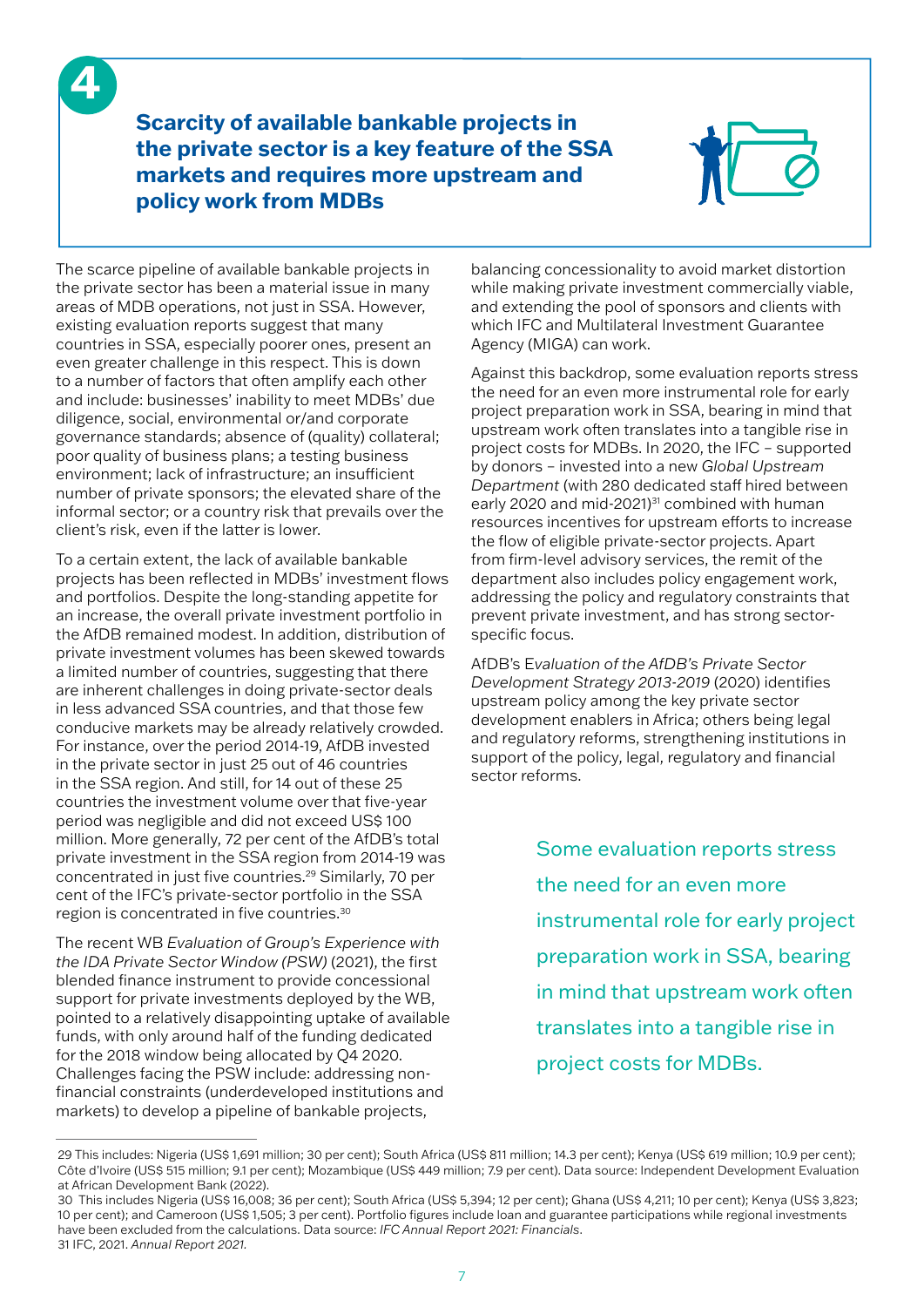**The SSA region calls for a more tailored approach towards operational engagement with a critical role for technical assistance** 



While deploying a sole financial envelope may suffice in more developed markets with sophisticated client base, engagement in SSA needs to be tailored towards smaller and weaker businesses that operate in a poorer business environment with non-conducive or limited regulatory and legal frameworks, among other constraints. A number of evaluations from the AfDB, EIB, WBG including IFC consistently emphasise the vital role of the additional component of technical assistance32 (TA) accompanying an investment, as a common prerequisite for a private-sector operations in SSA.

**5**

For instance, the IEG's *Early Stage Assessment of the WBG's Experience with the IDA Private Sector Window* (2021) point to TA as a *critical* risk-reducing element for project development and capacity building of less-experienced clients and stakeholders in high-risk markets, such as those in the SSA region. Early evidence from the evaluation shows that the inclusion of TA in the projects may have helped to increase and sustain the PSW pipeline. And indeed, various advisory services have been a key modality of the IFC's engagement in SSA in particular – while its regional exposure stood at 18 per cent of the overall portfolio in 2021, expenditure on advisory services in SSA accounted for nearly twice as much (32 per cent) of its global advisory services expenditures.<sup>33</sup> More broadly, and in terms of effectiveness (including development impact), AfDB's *Evaluation of Non-Sovereign Operations 2006-2011* (2013) found that the effectiveness of private-sector projects supported by the Bank could be greatly improved through the use of TA in areas such as project design and feasibility studies, market knowledge or the reform of corporate governance.

And yet, no one size fits all, as TA in SSA may also come with some incremental costs. EIB *Ex-post Evaluation of EIB TA Outside the EU, 2003-2013*  (2014) argues that the design of the TA in the African context should embed more flexibility to respond to unstable institutional and political environments. It also highlights that a quality TA in such environment often required significant in-house capacity to accompany and supervise (even if partially/fully

outsourced to consultants). Similarly, the IEG's *Evaluation of WBG Assistance to Low-Income Fragile and Conflict Affected Countries* (2014) acknowledges that IFC deployed its standard instruments with little adaptation or product innovation in FCS contexts. It argues that conventional IFC products may not be conducive to working with the largely informal economies of FCS where private firms are on average smaller, with weaker capacity, and more informal. More recently, IFC's advisory services effectiveness score<sup>34</sup> for the SSA region has been consistently the lowest across all its regions of involvement.35

> A number of evaluations from the AfDB, EIB, and WBG including IFC consistently emphasise the vital role of the additional component of technical assistance accompanying an investment, as a common prerequisite for a private-sector operations in SSA.

<sup>32</sup> Technical assistance is defined as a non-lending instruments, which could include pure technical assistance as well as policy dialogue, advisory services, economic and sector work, other analytical work, and capacity building support. 33 IFC, 2021. *Annual Report 2021.*

<sup>34</sup> The score is calculated as the percentage of projects rated mostly successful or better in total number of advisory projects rated in retrospective evaluation for a fiscal year.

<sup>35</sup> IFC, 2021. *Annual Report 2021.*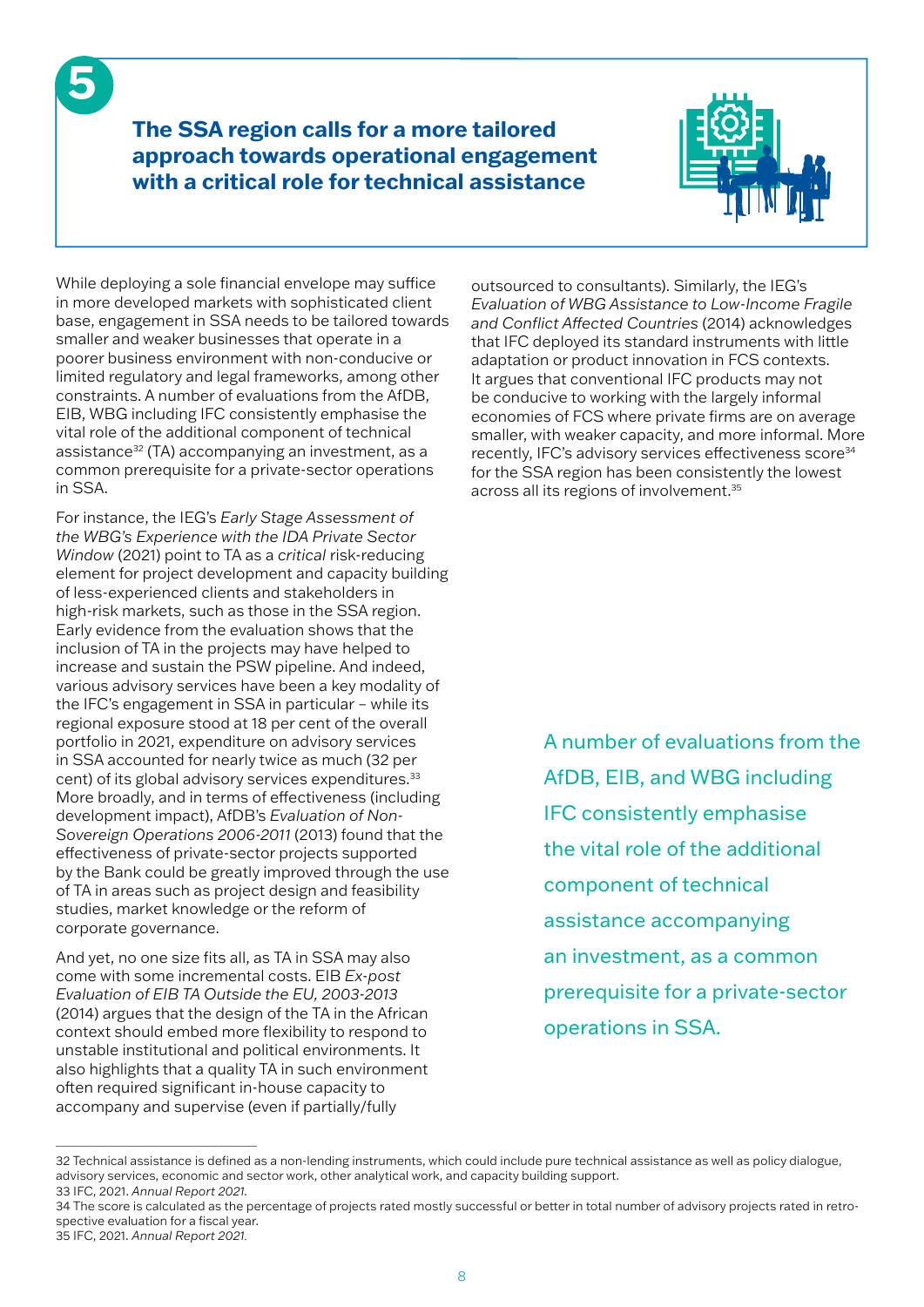**Complementarity and closer collaboration between International Financial Institutions and other development partners in SSA is needed, especially in policy dialogue**



There are good reasons for international financial institutions (IFIs) and other development partners $36$ to work together to increase the value added for their clients, particularly in SSA. These include getting to scale, reducing transactional costs and duplications, reinforcing impact through greater coherence (for example, by joined-up policy work relieving absorption risk), and optimizing use of the financial and human capital assets of each institution.

**6**

A number of evaluations from the EBRD's most recent expansions to new economies confirm the importance of cooperating closely with other IFIs. Unlike in the 1990s in the case of Eastern Europe and Central Asia, the EBRD was a relative latecomer to the SEMED region and could have benefited from greater collaboration with those MDBs already in place. This could also apply in the context of SSA where many other IFIs and bilateral development organisations have been active for a long time, making careful planning and coordination an imperative to avoid overlaps and inefficiencies.

A clear-cut competitive advantage can make a difference. *EvD-EBRD Investment Climate Support Activities Case Study* (2019) finds that the EBRD has been able to differentiate itself from other IFIs and avoid extensive overlap in its initiatives thanks to its explicit focus on the private sector in a busy ecosystem of international partners that operate in Egypt.

A particular need for close collaboration with other IFIs in the policy dialogue sphere specifically stands out as a clear lesson from the EBRD's experience in SEMED. The *EvD-EBRD Special Study on Policy Engagement in SEMED* (2020) calls for the use of cross-conditionality in pursuing policy reforms. The evaluation also finds that national reform agendas can act as a good reference point to develop cooperation and complementarity with other IFIs that goes beyond ad-hoc cooperation efforts.

Similarly, *Evaluation of the EIB Intermediated Lending through the Investment Facility in ACP* (2018) calls for enhanced coordination with partner institutions to address legal and regulatory barriers. Underdeveloped regulatory environments for example weak laws and regulations in the areas of creditor protection and capital requirements, require MDBs to define a clear area for cooperation.

Donor coordination, particularly in the most fragile states in SSA, has not always been conducted in an optimal way. The *Evaluation of the Assistance of the AfDB to Fragile States* (2012) finds that in countries lacking an AfDB field office, partnerships were constrained, limiting the Bank's role at both the strategic and tactical/operational levels. In countries with a field office, the evidence showed that the AfDB would have benefited from making more efforts to coordinate with other state and non-state or international partners in fragile states at a strategic level. In most cases, coordination took place at the sector or project level. Among areas for improvement of MDB collaboration, simplification of coordination processes and harmonisation of MDBs' long-terms plans are highlighted by some evaluation work.

> A particular need for close collaboration with other IFIs in the policy dialogue sphere specifically stands out as a clear lesson from the EBRD's experience in SEMED.

<sup>36</sup> Development partners include bilateral aid agencies, UN agencies, and philanthropic organizations, among others. It is worth noting that some bilateral donors (for instance France, UK) or philanthropic organizations such as Gates Foundation can have larger portfolios in SSA region than IFIs do.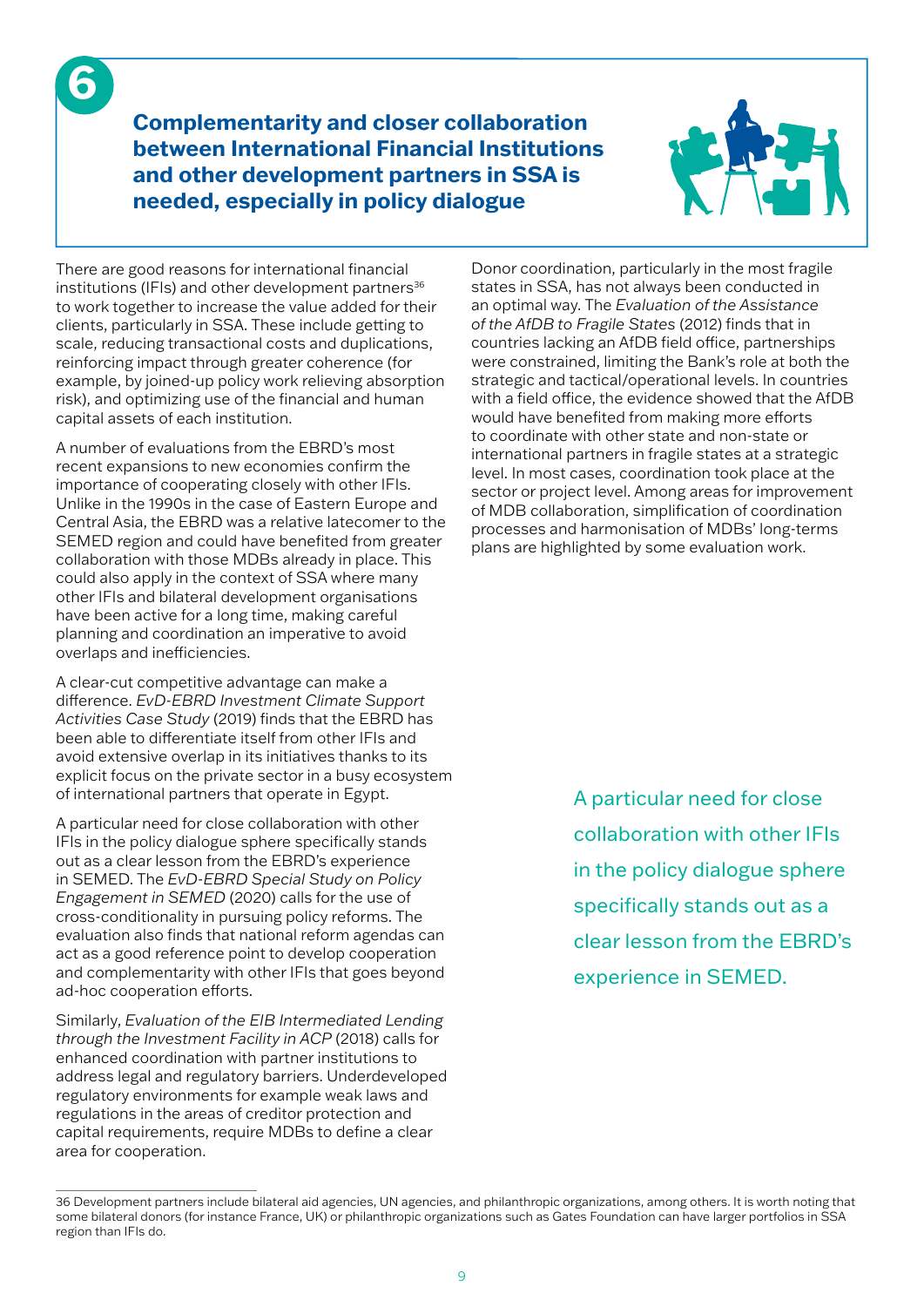## **Concessional blended finance appears to be a promising tool for MDBs to support private sector development in SSA**



There is no silver bullet in development finance, as there is no single financing instrument or strategy that would bring sustainable private investment to challenging environments like those in SSA. However, blended concessional finance is considered to hold unique potential to mobilise development finance, foster the private sector and de-risk projects in many markets. Deployment of blended concessional funds by MDBs has been on the rise and reached US\$ 1.4 billion in 2019.<sup>37</sup> This trend is expected to continue in the coming years while SSA has been, and will likely remain, the largest global recipient of blended concessional finance from MDBs (38 per cent of total, as of 2019).

**7**

Even a relatively small amount of concessional donor funds may mitigate specific investment risks and help rebalance the risk-reward profile of pioneering and high-impact investments in the private sector. The recent report of the *DFI Working Group on Blended Concessional Finance for Private Sector Projects*  (2021) points out that although the predominant sector of focus for concessional blended finance was infrastructure (closely linked to climate change), support for SMEs and agriculture have been also well represented in SSA portfolios.38 Senior debt, often with below-market interest rates, longer maturity and/or longer grace periods, followed by equity and risk-sharing facilities and guarantees, have been the most commonly used concessional instruments in the region.

Existing evidence suggests that blended concessional finance can be particularly useful for scaling up the private sector and accelerating development efforts in lower-income countries. And yet, lower-income countries tend to require also a more diversified instrument mix, higher ratios of concessional finance, and higher levels of advisory support to develop projects and markets.

The IFC *Study on Using Blended Concessional Finance to Invest in Challenging Markets* (2021) notes that an important approach within blended concessional finance that has seen a rise in popularity of a "returnable capital" model, where donors receive regular reflows of interest, fees, dividends and principal repayments. In many cases, such contributions are later classified as *investments* in government budgets rather than *expenditures*. This is a relevant advantage

given the limited fiscal headroom of many bilateral donors, and therefore something that could galvanise greater flows to the private sector while freeing up grant monies for other purposes. However, given the key features of this model, it is not applicable for projects without regular reflow of funds for example, those involving grants and performance-based incentives to clients, or the funding of advisory services.

> Blended concessional finance is considered to hold unique potential to mobilise development finance, foster the private sector and de-risk projects in many markets. Deployment of blended concessional funds by MDBs has been on the rise and reached US\$ 1.4 billion in 2019.

<sup>37</sup> DFI, 2021. *The Mobilization of Private Finance by Multilateral Development Banks (MDBs) and Development Finance Institutions.*  38 DFI, 2021. *The Mobilization of Private Finance by Multilateral Development Banks (MDBs) and Development Finance Institutions.*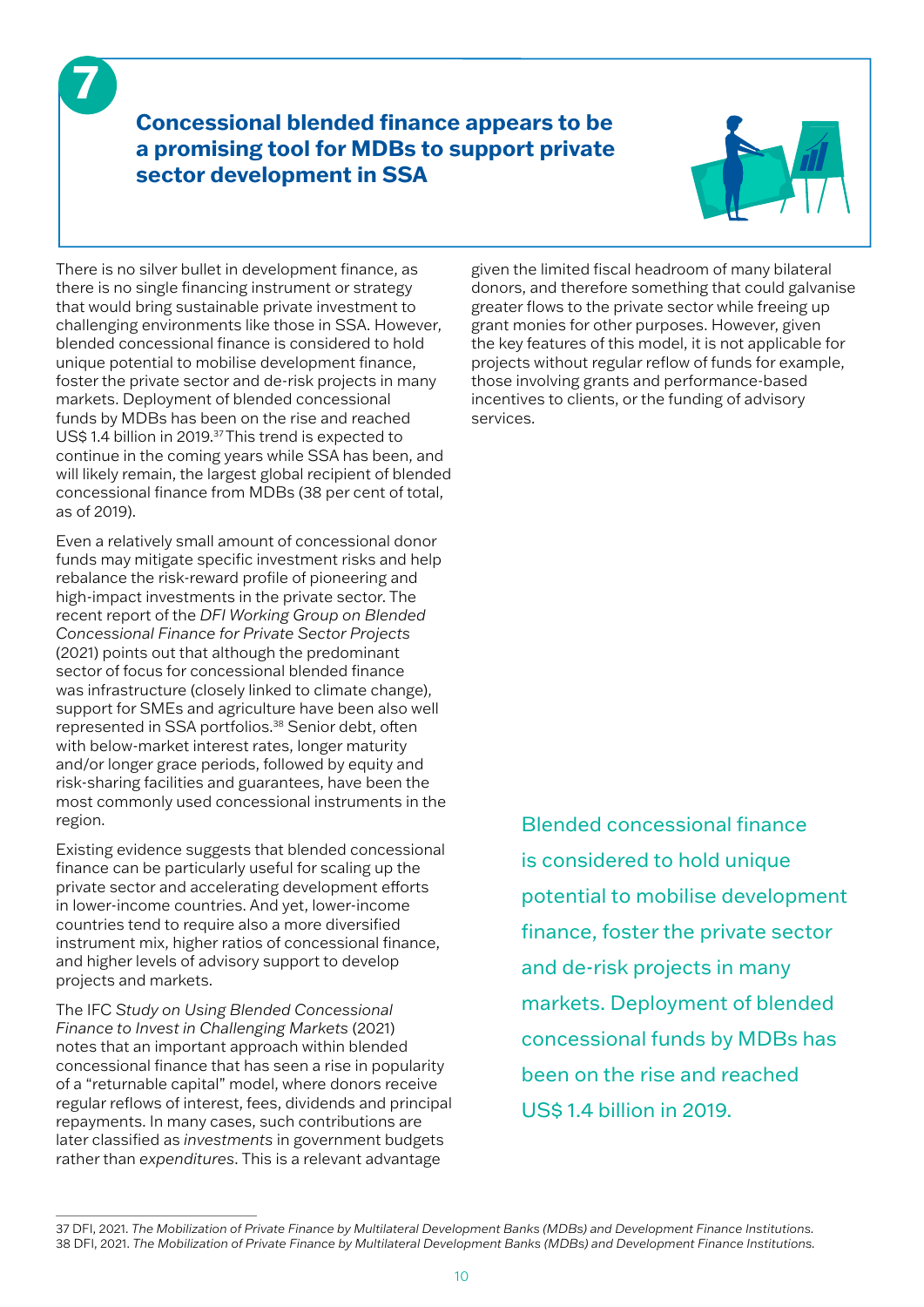#### **REFERENCES**

#### Introduction

AfDB, 2021. *2020 Annual Report.*

AfDB, 2021. A*frican Economic Outlook 2021. From Debt Resolution to Growth: The Road Ahead for Africa.* March 2021. AfDB, 2011. *Africa in 50 Years' Time: The Road towards Inclusive Growth.* September 2011.

EBRD, 2021. *Regional Economic Prospects,* June 2021.

EBRD, 2020. *Joint Report on Multilateral Development Banks' Climate Finance.*

EBRD, 2019. EBRD shareholders overwhelmingly back start of preparations for ambitious five-year work programme. IFC, *Annual Report 2020.*

IISAD, 2020. *Filling the Gap: A review of Multilateral Development Banks' efforts to scale up financing for climate adaptation.* International Institute for Sustainable Development, November 2020.

ILO, 2018. *Informal Economy.* 

IMF, 2021. *Regional Economic Outlook: Sub-Saharan Africa*. October 2021.

ODI, 2018. A *guide to multilateral development banks.*

Standards & Poor's, 2021.*Supranationals.* Special Edition October 2021.

Weiler F, Klöck C, Dornan M. 2018. *Vulnerability, good governance, or donor interests? The allocation of aid for climate change adaptation.* World Development. 2018; no. 104.

World Bank Group, 2021. *Global Economic Prospects,* June 2021.

#### Lessons

Lesson 1

AfDB, 2020. *Egypt: Evaluation of the AfDB's Country Strategy and Program (2009-2018).*

AfDB, 2020. *Evaluation of the AfDB's Strategy for Addressing Fragility and Building Resilience in Africa (2014-2019).*

AfDB, 2020, *Evaluation of the African Development Bank Group's strategy for addressing fragility and building resilience in Africa 2014-2019.*

AfDB, 2019, *Independent Evaluation of the Implementation of the Development and Business Delivery Model of the AfDB.*

AfDB, 2017, *Ghana: Evaluation of the Bank's Country Strategy and Program 2002-2015.*

AfDB, 2016, *Senegal: Evaluation of Bank Strategies and Programs 2004-2013.*

AfDB, 2012. *Evaluation of the Assistance of the AfDB to Fragile States.*

EvD-EBRD, 2020. *Special Study Policy Engagement in SEMED Countries.*

EvD-EBRD, 2019. *Investment Climate Support Activities Case Study: Egypt.*

EvD-EBRD, 2017. *Special Study on experience with Regional Offices.*

EvD-EBRD, 2013. *Technical cooperation experience in new countries of operations – the Mongolia Cooperation Fund.* World Bank. 2021. World Bank Engagement in Situations of Conflict: An Evaluation of FY10-20 Experience. Independent Evaluation Group. Washington, DC: World Bank.

World Bank. 2014. *World Bank Group Assistance to Low-Income Fragile and Conflict Affected Countries.* Independent Evaluation Group. Washington, DC: World Bank.

Lesson 2

AfDB, 2021. *Inception Report for the Evaluation of AfDB Non-Sovereign Operations 2014-2019: Volume 1 and Volume 2.* AfDB, 2021. *The role of private sector in Africa's economic development.*

EIB, 2018, *Evaluation of EIB Intermediated Lending through the Investment Facility in ACP.*

International Labour Office, 2018. *Women and Men in the Informal Economy: A Statistical Picture*. Geneva, 2018.

Kiaga, A., V. Leung, 2020. *The Transition from the Informal to the Formal Economy in Africa.* Global Policy Review. Background Paper No.2. International Labour Organization.

Medina, L., A. Jonelis, M. Cangul, 2017. *The Informal Economy in Sub-Saharan Africa: Size and Determinants.* IMF Working Paper, WP/17/156.

World Bank. 2019. *The International Finance Corporation's Engagement in Fragile and Conflict Affected Situations: Results and Lessons.* Synthesis Report, Independent Evaluation Group. Washington, DC: World Bank.

#### Lesson 3

AfDB, 2018. *Nigeria: Evaluation of the Bank's Country Strategy and Program 2004-2016.*

AfDB, 2012. *Evaluation of the Assistance of the AfDB to Fragile States.*

IFC, 2018. *The International Finance Corporation's Approach to Engaging Clients for Increased Development Impact.*  World Bank. 2021. *World Bank Engagement in Situations of Conflict: An Evaluation of FY10-20 Experience.* Independent Evaluation Group. Washington, DC: World Bank.

World Bank. 2014. *World Bank Group Assistance to Low-Income Fragile and Conflict Affected Countries.* Independent Evaluation Group. Washington, DC: World Bank.